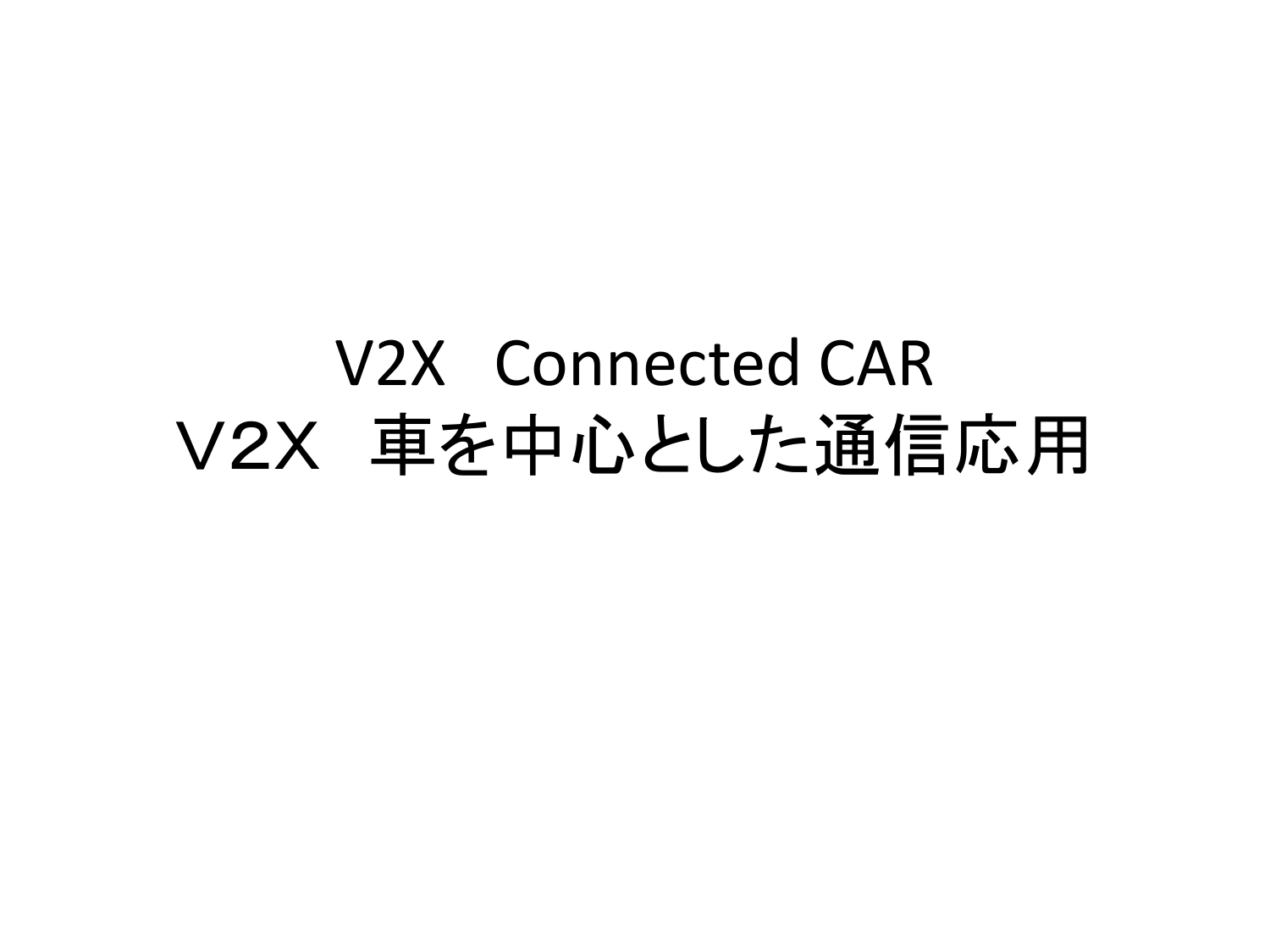# ETC通信を利用した信号制御方式

**Why use ETC to detect the road traffic flow?**

**ETC has bright markets;**

**Accurate , Fast response .** 





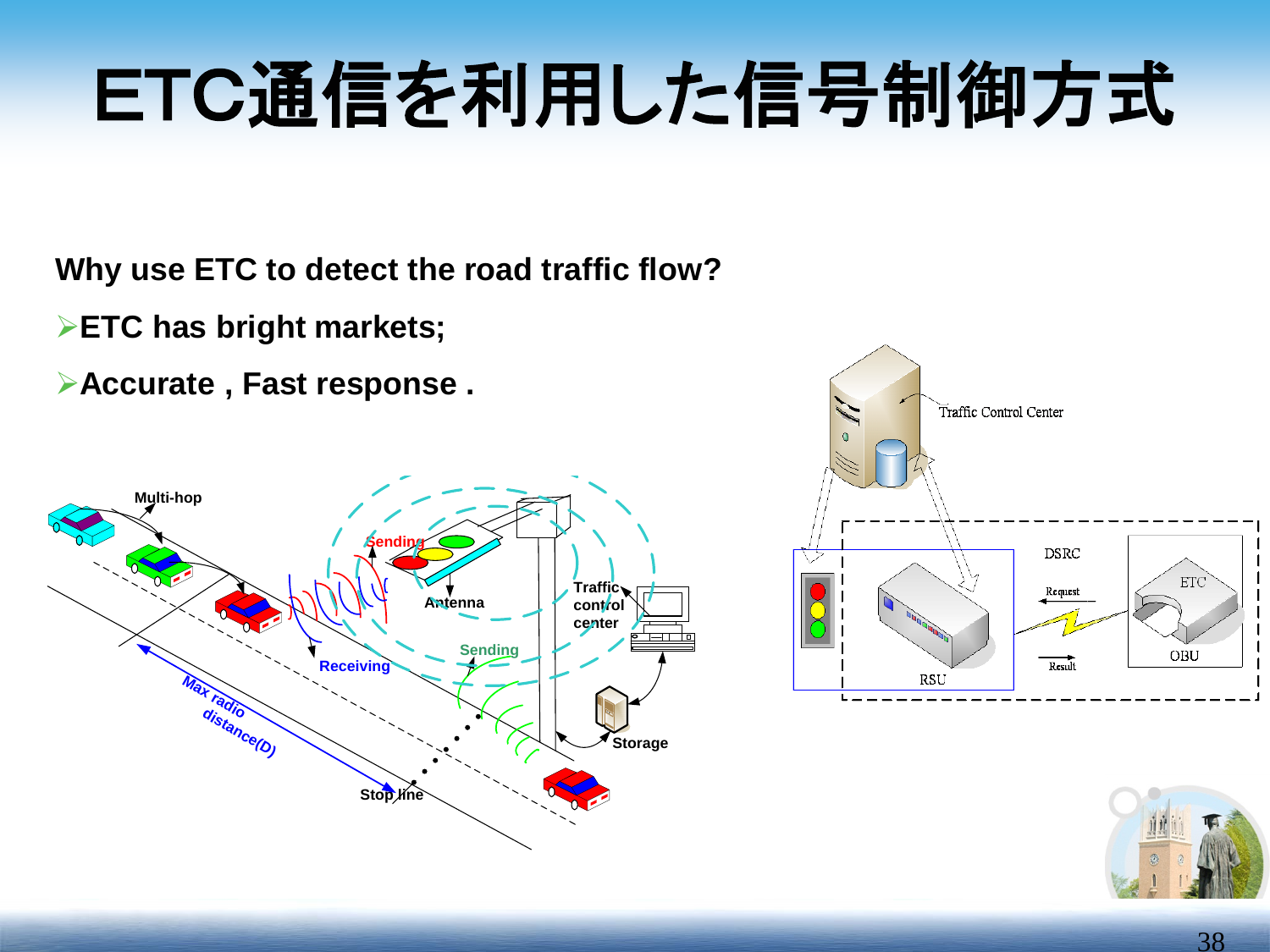### *Waiting Time Distribution*

#### **1. Waiting Time Distribution**



Non-stop passing: p=0.173 & p=0.0036 in Case A, and p=0.1667 &p=0 in Case B Maximum waiting time:  $\leq 70s$  &  $\geq 120s$  in Case A, and  $\leq 85s$  &  $\geq 170s$  in Case B

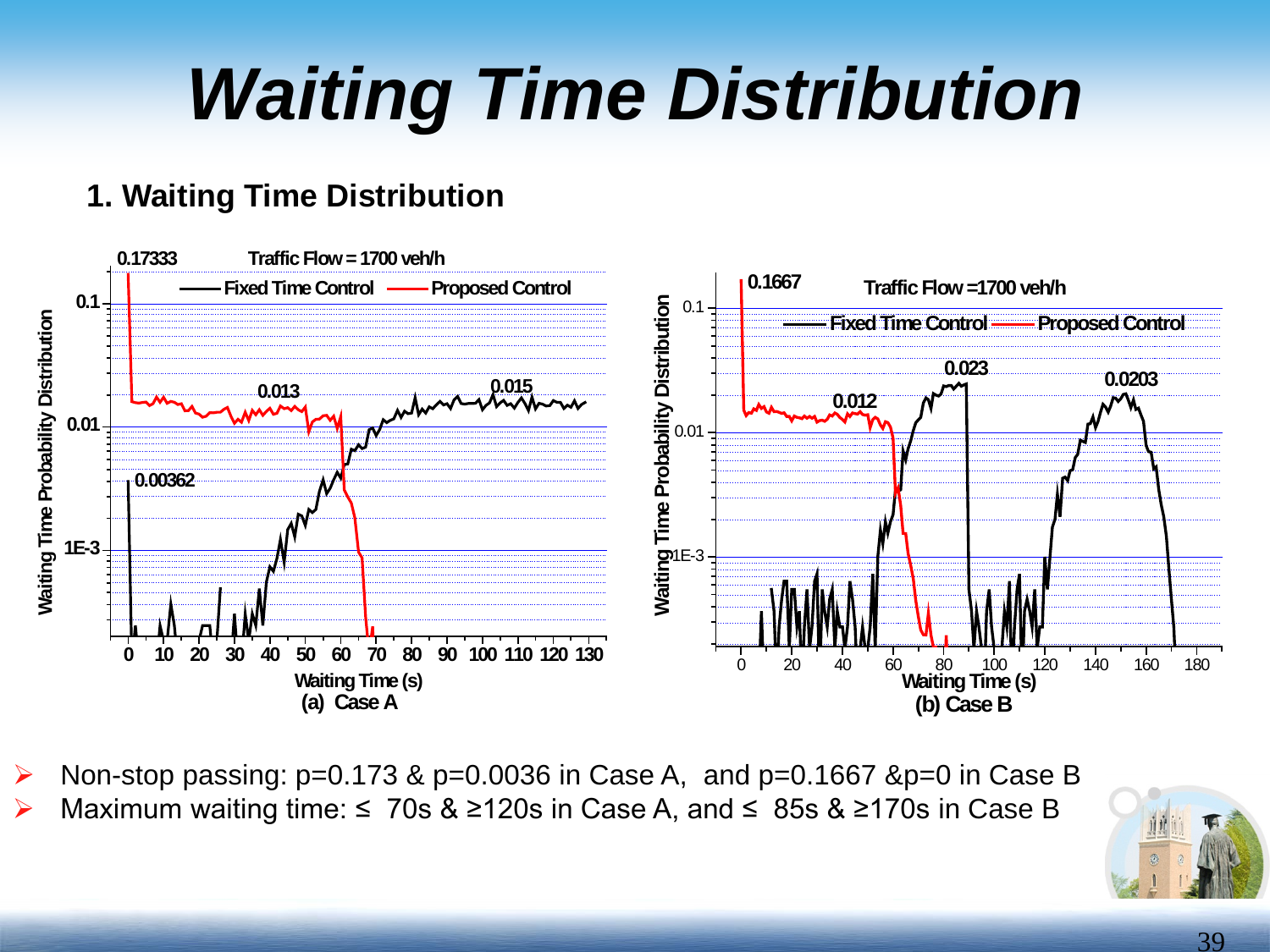## *CO2 Emissions*

#### **2. CO<sub>2</sub> Emission Amounts and Reductions**



| $CO2$ Reduction Percentages |
|-----------------------------|
|                             |

| <b>Traffic</b><br><b>Flow</b> | 100   | 300   | 1300  | 2100   | 2500  |
|-------------------------------|-------|-------|-------|--------|-------|
| <b>Case A</b>                 | 82.5% | 80.7% | 79.6% | 71.8%  | 68.5% |
| <b>Case B</b>                 | 79.4% | 76.9% | 75.5% | 73.45% | 70.8% |

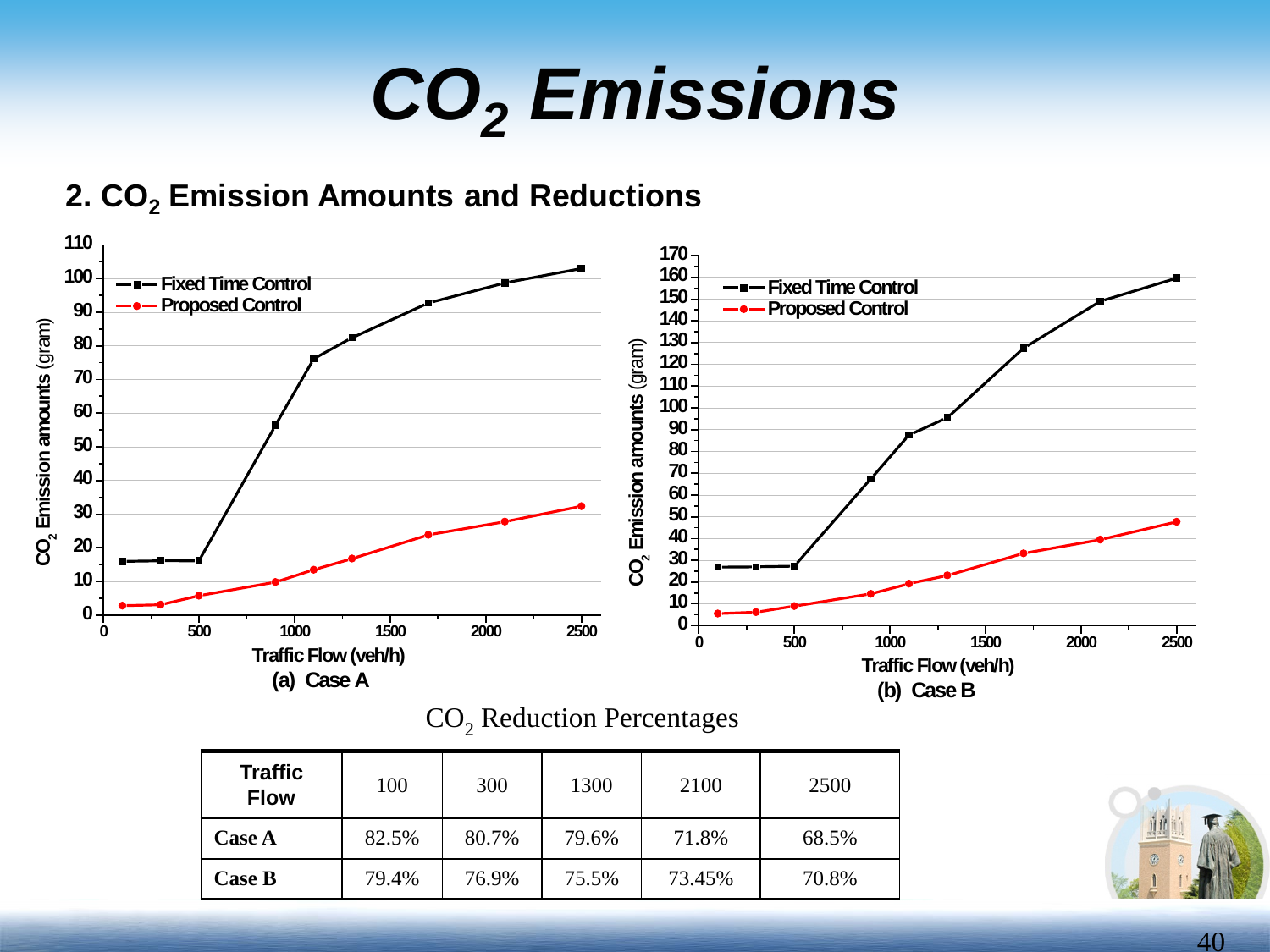

NTT DOCOMO Confidential